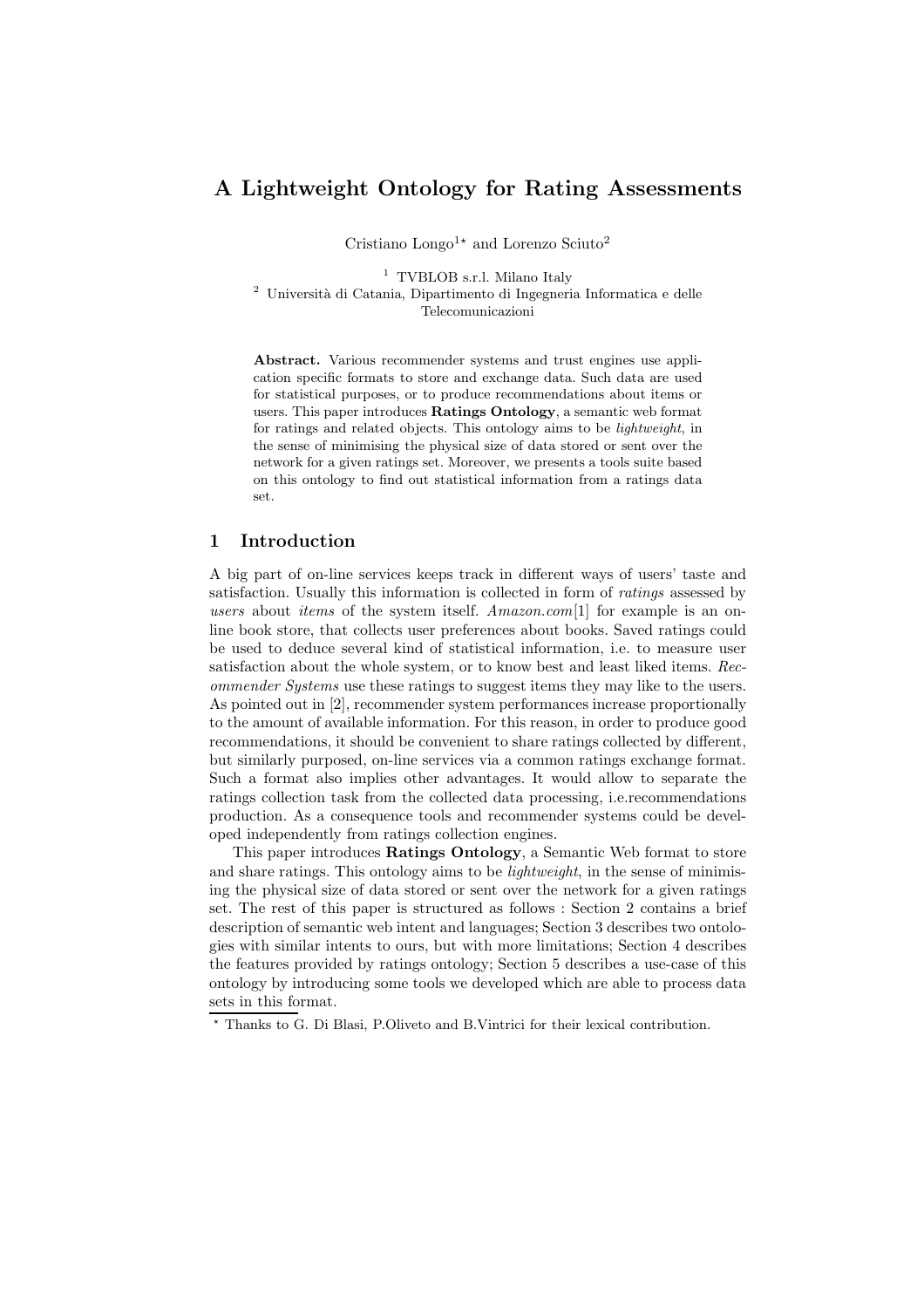## 2 Semantic Web Ontologies

Semantic Web provides a common framework to share and reuse data across applications. It provides languages to express information in a machine processable way. The Semantic Web core language is RDF[3]. An rdf document can be seen as a graph in which nodes are linked to each other by properties. Nodes and properties can be labelled by a Uniform Resource Identifier  $(URI)[4]$ . An rdf graph can be seen as a set of triples (source, property, target), that corresponds to graph edges. Such a triple represents a relation identified by property that goes from source to target. The big part of rdf storage engines uses such triples as internal representation of rdf graphs. So the number of triples can be used as a metric to measure the *size* of an rdf document. The **RDF Vocabulary** Description Language(RDF Schema)[5] is a semantic extension of RDF. It provides mechanisms for describing groups of related resources(RDFS classes) and the relationship between them. It allows to define vocabularies in terms of classes and properties. Web Ontology Language  $(OWL)[6]$  enriches the RDF Schema with various constructs and constraints for properties and classes. It defines also some meta-level properties to describe relations between properties and classes. As an example, given two properties p and q, we can state that p is the inverse of q via the  $owl:inverseOf$  property. OWL also allows to define cardinality and value constraints, useful to check if instances of a class are consistent; i.e. we can say that a boy has at most one father using  $\alpha w_l$ :  $\dot{minCardinality}$ .

## 3 Related Works

Trust Ontology[7] is an extension of the Friend Of A Friend ontology[8], that defines properties about user profiles. Trust Ontology adds features for user-touser trust assessments. It provides eleven properties, one for each trust value in a zero to ten scale. As a result, trust information is stored in a very compact way into an rdf graph because for each trust assertion just one triple is stored. On the other hand, this ontology allows to express only ratings in a zero to nine scale, and offers no capabilities for other rating spaces. For example, *Movie Lens*[9] uses a five point scale, so Trust Ontology is not suitable for ratings collected by this engine.

Review Ontology[10] has more power. For each rating assessment a corresponding Review is defined, with a rating and two properties to describe the ratings range:  $maxRating$  and  $minRating$ . This ontology suits all systems with discrete finite equispaced rating ranges. However, it is not yet enough, because some engines, i.e.  $Molesking[2]$ , allow users to enter ratings in a continuous interval. Moreover, the presence of  $maxRating$  and  $minRating$  for each rating entered by a unique engine is redundant and it causes a growth of data storage size.

Ratings Ontology aims to cover the entire ratings spectrum and, at the same time, to reduce the amount of data stored for a given set of ratings.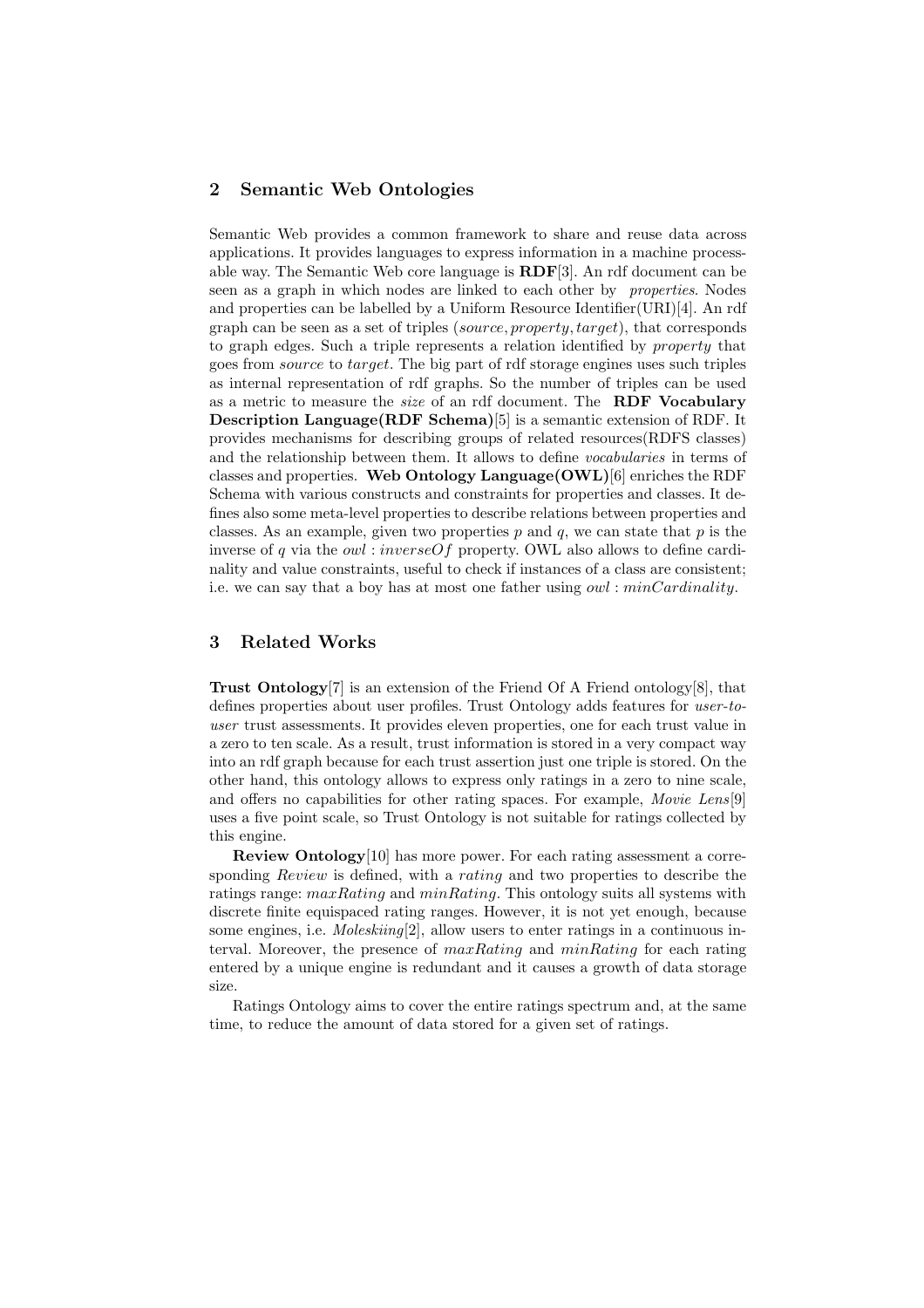## 4 Ratings Ontology

Ratings ontology is an OWL based format that provides classes and properties to represent in an exhaustive and machine processable way ratings collected by web sites, automated agents and other engines. The Ratings Ontology specification is available at [11]. Ratings collected by different engines could be saved in the same storage, in order to increase the accuracy of recommendations, or to get statistics from a larger data set. On the other hand, the engine that collected a rating and the context in which this rating was produced is an important piece of information. For this reason, our ontology provides features to bind a rating with the engine that collected it, and to describe how this rating has been collected. The next sections describe the classes and properties introduced by the Ratings Ontology.

#### 4.1 Rating Class

A rating represents a sort of preference, or judgement, assessed by a user or a software agent *about* a generic item. For such ratings, Ratings Ontology provides the Rating class. Rated items are expressed in terms of RDF resources. This allows to provide a full description of rated items using suitable elements from other ontologies. The rating asserter must be an Agent, where the Agent class is defined in the  $foaf[8]$  ontology. We chose the Agent class instead of the more restrictive *Person* to cover situations in which a rating assessment was not caused, directly or not, by a physical person, but by an intelligent agent. As an example, [12] describes how trust assessments among grid nodes could be used to improve the performance of the whole computational grid. Attention should be paid for understanding that this is not the case of ratings collected by an automated agent that measures in some way how much a user likes an item, i.e. a browser that keeps track of the amount of time you spent on a web page. In such a situation we say that the rating was collected in an  $IMPLICIT$  way and the person whose behaviour has been observed to produce the rating should be considered as the asserter of the rating itself.

A rating can have a value. It is an additional information, whose interpretation depends on the context in which the rating has been produced. The browser of the previous example could value ratings by counting the number of times a user visited a certain web page. The great part of engines that collect *explicit* ratings ask the user to enter a preference about an item. In this case, the *value* property is appropriate to store such a preference. To assure processability and uniformity for third parties software, a rating value must be numerical, in the sense that it must be a typed literal with a numeric data type. In a context where no values are assigned to ratings, a rating should be considered as a positive assertion, but the the absence of a rating should be considered like an unknown value, and not as a negative assertion. The Following section contains some code fragments as usage examples of the Ratings Ontology classes and properties. In order to improve readability, we decided to use entity references instead of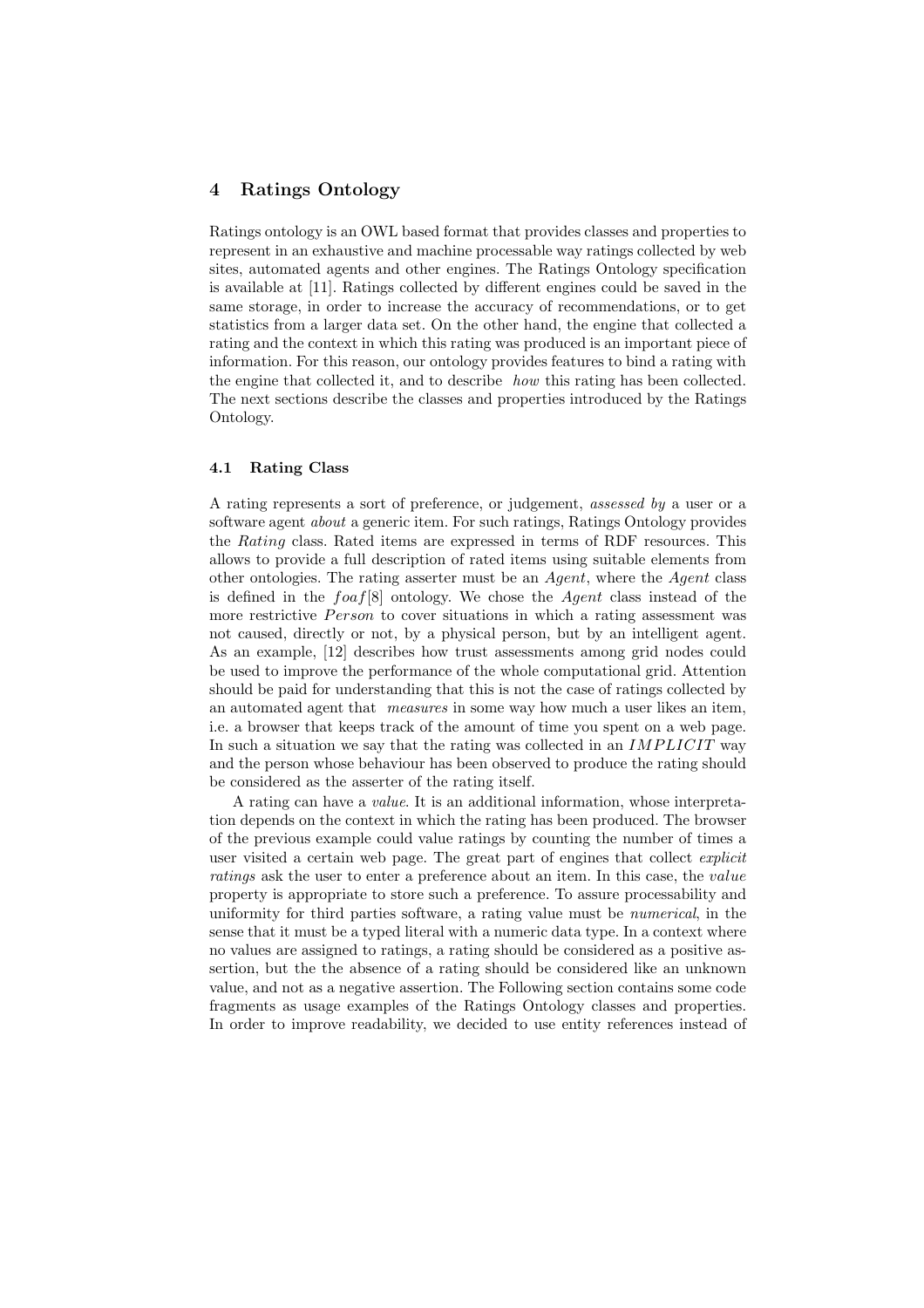full name-spaces in URIs. We use  $rat$  as a shortcut for the ratings ontology name-space, and xsd for the XML Schema one.

#### 4.2 Ratings Collection Engines

Information about the rating context and the engine responsible for the collection is encoded by the RatingsCollector class instances. It is appropriate to create an instance for each engine, in order to keep track of who is responsible for the collection of a rating. For example, if two web sites use the same software to produce and store ratings, they should be represented by two distinct RatingsCollector instances. For each rating collector the mode in which this engine works has to be specified. In the  $EXPLICT$  mode the asserter is explicitly asked to enter a rating about a resource, i.e. by using a form. The IMPLICIT mode was introduced in Sect.4.1, and it covers all scenarios in which the user is not asked explicitly to assess a rating, but ratings are produced observing her behaviour. The following code fragment is the definition of a ratings collector that works in explicit mode.

```
<rat:RatingsCollector rdf:about="http://example.collector1.org">
 <rat:mode rdf:resource="&rat;EXPLICIT_MODE" />
```

```
</rat:RatingsCollector>
```
....

The most common way to collect explicit ratings is to ask users to choose a preference value for an item from a set of available ratings. For example, at the end of a movie, the user could be asked to choose a rating in the set  $\{GOOD, BAD\}$ . As pointed out in Sec.4.1, these two values must be saved into our rating data base as numerical values, i.e. using 1 for GOOD and 0 for BAD. The set of available ratings can vary for each collection engine. For example MovieLens[9] allows users to enter preferences in the range from 1 to 5 stars. Moreover, there is some system in which available rating values are not a discrete finite set, as in previous examples, but a continuous interval  $(Molesking[2])$ . Ratings ontology provides two different ways to define the range of available ratings. The first one models a discrete finite ratings set via exhaustive enumeration of available rating values. For this purpose Ratings Ontology offers the property  $hasAllowedRatingValue$ , that allows to specify one by one allowed rating values. The following code fragment shows how to encode a Ratings Collector with mode set to explicit and 1, 2, 3 as available rating values.

```
<rat:RatingsCollector rdf:about="http://example.collector2.org">
  <rat:mode rdf:resource="&rat;EXPLICIT_MODE" />
  <rat:hasAllowedRatingValue rdf:datatype="&xds;integer">
    1
 </rat:hasAllowedRatingValue>
  <rat:hasAllowedRatingValue rdf:datatype="&xds;integer">
    \mathcal{D}
```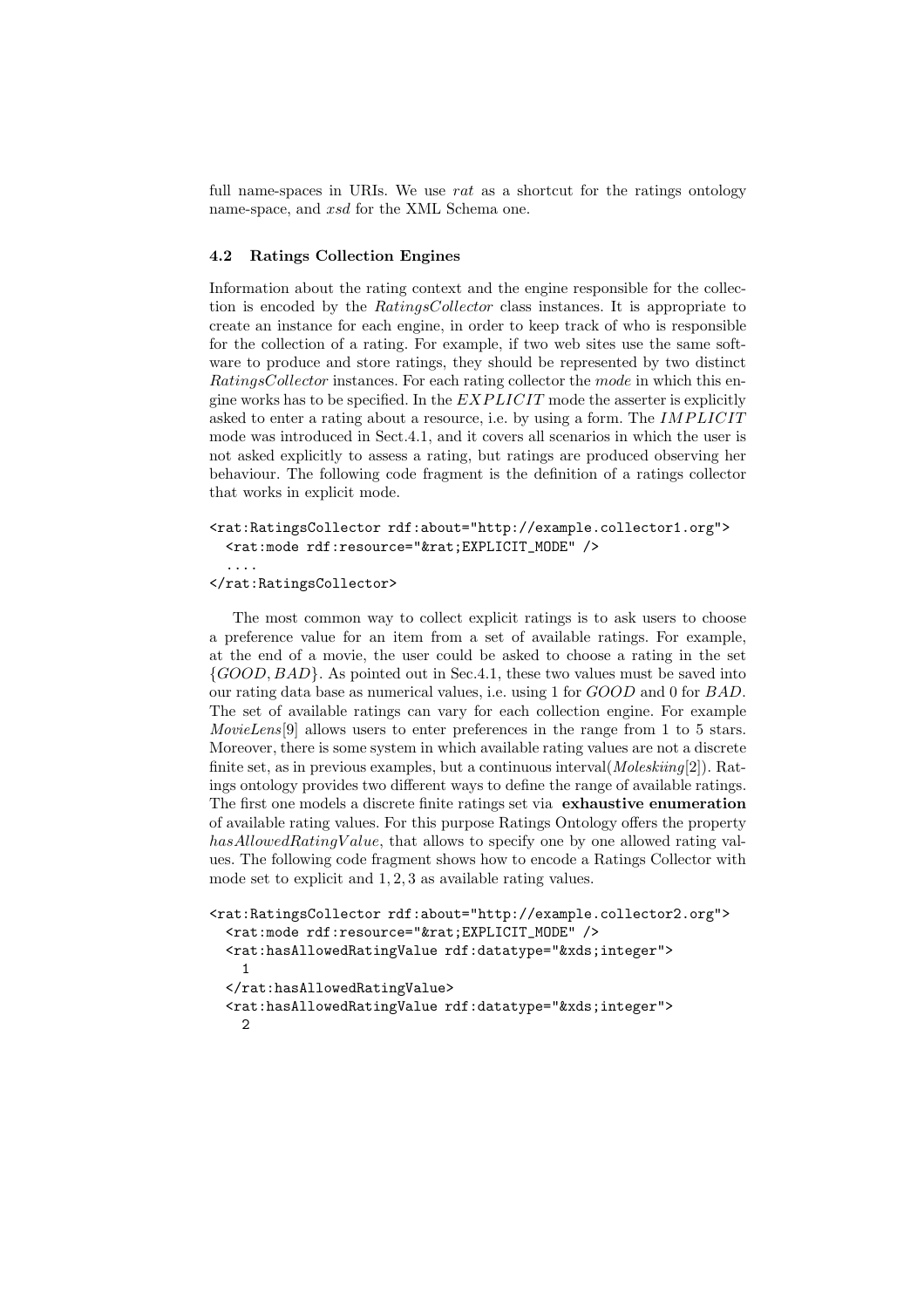```
</rat:hasAllowedRatingValue>
 <rat:hasAllowedRatingValue rdf:datatype="&xds;integer">
    3
 </rat:hasAllowedRatingValue>
</rat:RatingsCollector>
```
The second mechanism is more general but less expressive. At first an interval can be bounded or unbounded, in one or both directions. The hasRatingValuesRangeLowerBound and hasRatingV aluesRangeU pperBound properties respectively allow to define an upper and a lower bound for a ratings range. The following code fragment shows how to encode intervals  $[5, +\infty)$   $\subset \mathbb{R}$  and  $[1, 1.5]$   $\subset \mathbb{R}$ .

```
<rat:RatingsCollector rdf:about="http://example.collector3.org">
 <rat:mode rdf:resource="&rat;EXPLICIT_MODE />
 <rat:hasRatingValuesRangeLowerBound rdf:datatype="&xds;integer">
   5
  </rat:hasRatingValuesRangeLowerBound>
</rat:RatingsCollector>
<rat:RatingsCollector rdf:about="http://example.collector4.org">
 <rat:mode rdf:resource="&rat;IMPLICIT_MODE />
 <rat:hasRatingValuesRangeLowerBound rdf:datatype="&xds;integer">
    1
 </rat:hasRatingsLowerRangeBound>
 <rat:hasRatingValuesRangeUpperBound rdf:datatype="&xds;float">
    1.5
```

```
</rat:hasRatingValuesRangeUpperBound>
</rat:RatingsCollector>
```
A range defined in this manner is assumed to be continuous. If we have a finite or not finite ratings range, in which available values are equally spaced we can encode it with the  $ratingsEquispacedWithDistance$  property. Obviously, such a range consists of a set of discrete values. The following code fragment shows how to define the set of even numbers as the ratings range.

```
<rat:RatingsCollector rdf:about="http://example.collector5.org">
 <rat:mode rdf:resource="&rat;EXPLICIT_MODE />
 <rat:hasRatingValuesRangeLowerBound rdf:datatype="&xds;integer">
   \Omega</rat:hasRatingValuesRangeLowerBound>
 <rat:ratingsEquispacedWithDistance rdf:datatype="&xds;integer">
   \mathcal{D}</rat:ratingsEquispacedWithDistance>
</rat:RatingsCollector>
```
Please note that a discrete finite set of equally spaced available ratings could be defined using both of these two mechanisms. In order to increase readability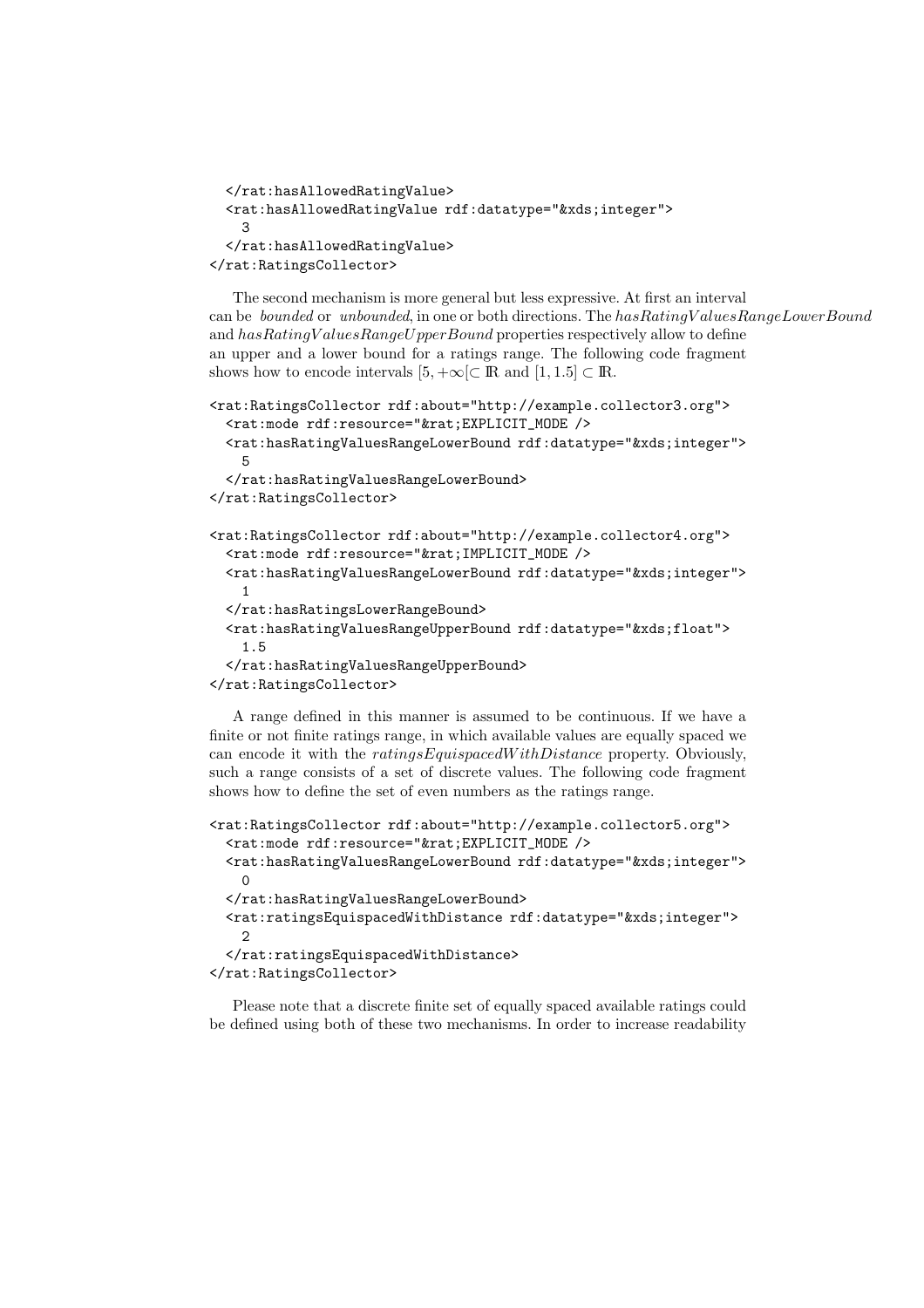and minimise the storage size, the definition via enumeration should be used only when the amount of available values is not too large.

## 4.3 Ratings Collector Class Diagram

These two ways to define the set of available ratings are mutually exclusive, so you can't mix them to create an hybrid ratings range. This constraint was made explicit in the ontology definition creating two disjointed classes for rating collectors, one for each range definition mechanism. The RatingsCollector class is defined as the union of these two classes, with the additional mode property. Figure 1 outlines ratings ontology classes and properties.



Fig. 1. Ratings Ontology class diagram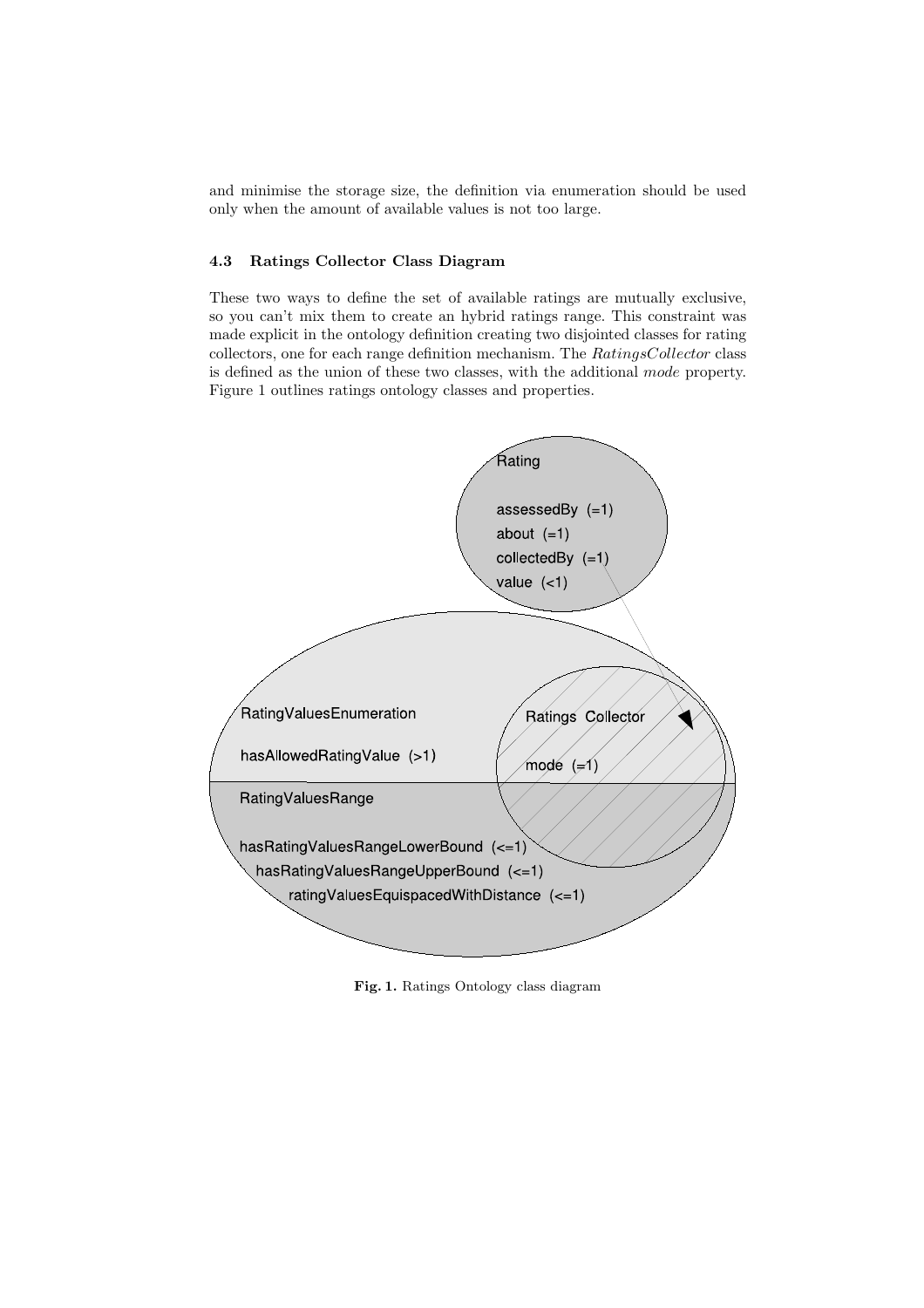#### 4.4 Invalid Ratings

OWL provides features to include into the ontology definition the most of the constraints needed for rating data sets. In example cardinality constraints are used to specify that a rating must have just one asserter. The only additional constraint needed is about rating values related to the set of available ratings provided by the engine. If we found a rating whose value is not allowed by the engine that collected it, this rating should be considered invalid and discarded by tools that process the data set this rating belongs to. The presence of such a rating in the data set probably was caused by an error during the collection task, or by some other processing of the data set itself.

On the other hand, you can define a ratings collector with a ratings range lower bound greater than the upper bound, producing a meaningless definition. We decide to leave unspecified how to handle such a situation, delegating this task to implementations.

## 5 Applications : Data Set Statistics

As pointed out in Sect.1, a universal format to deal with ratings, as Ratings Ontology aims to become, allowed us to develop software tools that process ratings independently from the engine which collected them. In this section we introduce a set of tools able to find out various statistical information from a set of ratings, stored via the ratings ontology. These tools have been developed using the Jena[13] api for RDF and OWL processing, and the SPARQL[14] support provided by the ARQ engine for queries. The tools are available as set of api together with the command line tools based on the api itself. We have planned to release a graphical version in the near future and to make the api also available as a web service.

#### 5.1 Validity Checker

The first tool performs the rating validation described in Sect.4.4. Given a resource into an rdf model, the first feature is to detect whether it is a valid rating or not. Moreover we provide a Jena reasoner to discover all errors in a model, signalling also invalid ratings.

#### 5.2 Collection Engines

As pointed out in Sect.4, a common data set could be used to store ratings collected by different engines. The second tool extracts all ratings engines defined into an rdf model, providing also basic information about them like the mode and the set of available ratings.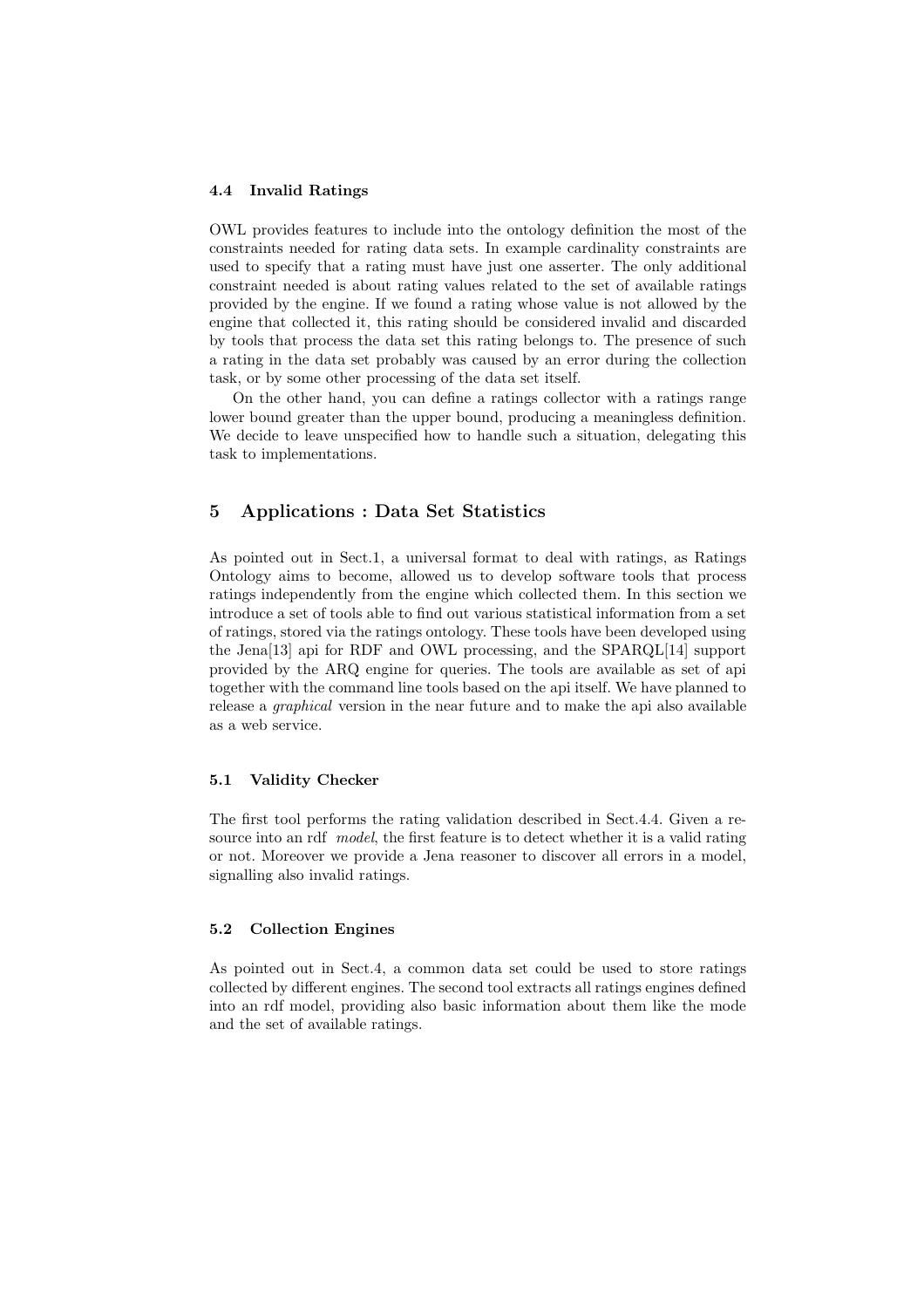#### 5.3 Asserters and Items

Our suite also provides features to retrieve the following information from a rating data set :

- 1. number of rating asserters;
- 2. number of rated items;
- 3. the list of all asserters;
- 4. the list of all rated items;
- 5. total number of ratings;
- 6. total number of distinct ratings;
- 7. ratings density.

It can happen that a user assesses two different ratings for the same item at two different times. The System that keeps track of this fact should store additional information to distinguish these two different events (for example a timestamp). We say that two ratings are *distinct* if they differ for asserter, rated item or both.

Density measures the amount of available information provided by a ratings set. It coincides with the density of the bi-dimensional matrix labelled with asserters and items, and with rating values into cells. We use the formulation of density that can be found in [15]:

$$
Density = \frac{IU}{I * U} \tag{1}
$$

where  $U$  is the total number of asserters,  $I$  is the total number of rated items, and IU is the total number of distinct ratings. All of these calculations can be restricted to a single collection engine. So, given a collection engine  $E$  we can retrieve the number of asserters which have at least one rating collected by  $E$ , the number of items with at least one rating collected by  $E$ , and so on.

#### 5.4 Statistics on rating values

We can find out various statistics from a set of ratings collected by the same, well known, engine. For example we can get:

- 1. frequency distribution of available rating values;
- 2. average and variance of ratings;
- 3. average rating for an item;
- 4. the list of more rated items.

Dealing with ratings collected by different engines is a more subtle task, because the raw numerical value of a rating is meaningless without any information about its collector ratings range. Given two different collector engines  $E1$  and  $E2$  with a limited ratings range(a rating range with an upper and a lower bound), ratings collected by these two engines could be *normalised* into the interval [0, 1] in order to be processed in a uniform way. For this reason, our suite allows to find out statistics about ratings collected by two or more engines with finite rating ranges.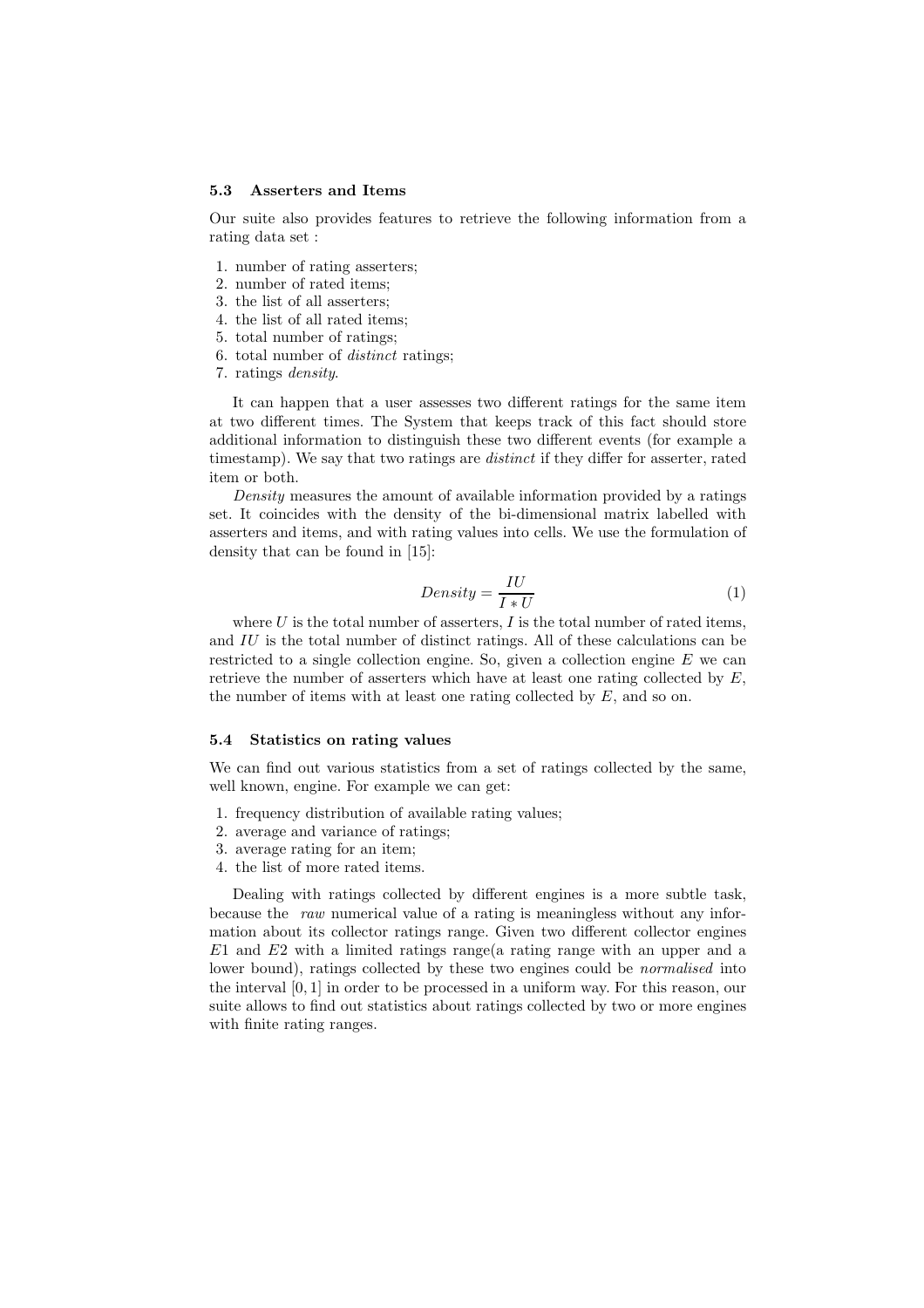## 6 Conclusions And Future Works

This paper introduces Ratings Ontology, an OWL based format to deal with ratings and related matters. This ontology also provides elements to describe collection contexts, that contain all information needed to give a correct interpretation of a rating and of its value. In Sect.5 we presented some tools that work on documents in this format, showing how a uniform exchange format could be useful to develop collection engine independent tools. We have planned to deliver two different applications that deal with data sets with elements described through Ratings Ontology. At first, to help researchers and companies we want to develop a full test suite for collaborative filtering and trust algorithms. This task involves the definition of a common format to describe test results, and the development of some tools for statistical results visualisation. Another application of this ontology could be a generic framework for recommender systems. We are considering to use SWAMI[16] as starting point.

## References

- 1. Linden, G., Smith, B., York, J.: Amazon.com recommendations: item-to-item collaborative filtering. In: Internet Computing. Volume 7., IEEE (2003) 76– 80
- 2. Avesani, P., Massa, P., Tiella, R.: A trust-enhanced recommender system application: Moleskiing. In: Proceedings of the 2005 ACM symposium on Applied computing SAC '05. (2005)
- 3. Herman, I., Swick, R., Brickley, D.: Resource description framework (rdf) (2004) http://www.w3.org/RDF/.
- 4. Berners-Lee, T., Fielding, R., Masinter, L.: Uniform resource identifier (uri): Generic syntax. In: Request For Comments. Number 3986. IETF
- 5. Brickley, D., Guha, R.: RDF Vocabulary Description Language 1.0: RDF Schema. (2004) http://www.w3.org/TR/rdf-schema/.
- 6. McGuinness, D.L., van Harmelen, F.: Owl web ontology language overview (2004) http://www.w3.org/TR/owl-features/.
- 7. Golbeck, J.: The Trust Ontology. http://trust.mindswap.org/trustOnt.shtml.
- 8. Brickley, D., Miller, L.: The friend of a friend (foaf) project. (2007) http://www.foaf-project.org/.
- 9. Miller, B., Albert, I., Lam, S., Konstan, J., Riedl, J.: Movielens unplugged: Experiences with a recommender system on four mobile devices. In: 17th Annual Human-Computer Interaction Conference, GroupLens Research (2003) http://movielens.umn.edu/.
- 10. Ayers, D.: Review vocabulary http://dannyayers.com/xmlns/rev/.
- 11. Longo, C.: Ratings ontology http://www.tvblob.com/ratings/.
- 12. Farag, A., Muthucumaru, M.: Evolving and managing trust in grid computing systems. In: Canadian Conference on Electrical Computer Engineering. (2002)
- 13. McBride, B.: Jena: Implementing the RDF Model and Syntax Specification. In: Semantic Web Workshop, WWW2001. http://jena.sourceforge.net/.
- 14. Prud'hommeaux, E., Seaborne, A.: SPARQL Query Language for RDF (2007) http://www.w3.org/TR/rdf-sparql-query/.